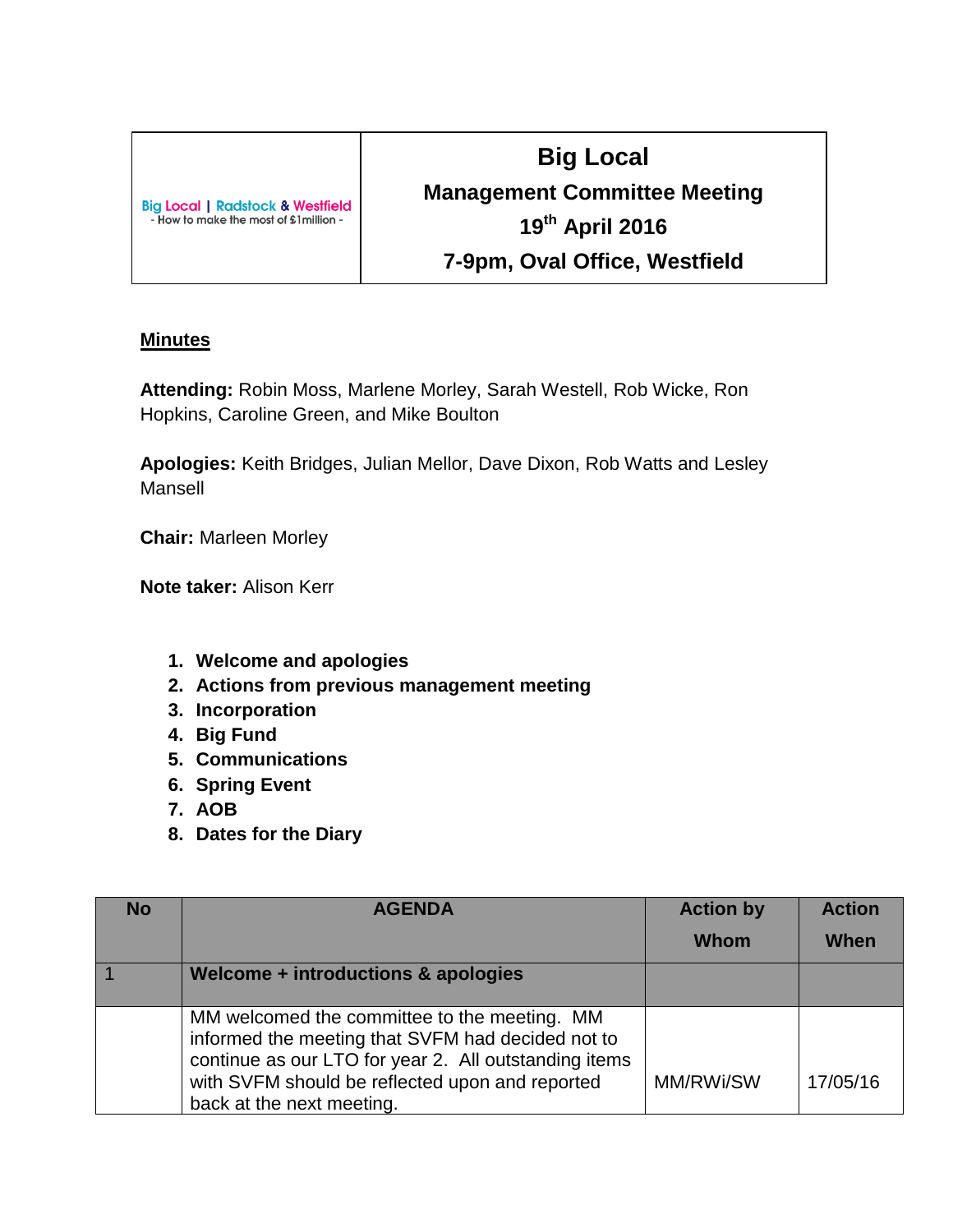| $\overline{2}$ | <b>Actions from previous meeting</b>                                                                                                                                                                                                                         | <b>Action by</b><br>whom | By when |
|----------------|--------------------------------------------------------------------------------------------------------------------------------------------------------------------------------------------------------------------------------------------------------------|--------------------------|---------|
|                | 3.1 MM to arrange an urgent meeting with Mark<br>Goodman and the Management Committee.                                                                                                                                                                       |                          |         |
|                | MM said it had been a good meeting and thanked<br>everyone who attended.                                                                                                                                                                                     |                          |         |
|                | 4.1 MM, RWi revisit the DNA arts application and<br>communications to the Management Committee via<br>email.                                                                                                                                                 |                          |         |
|                | It had been agreed that a £200 donation be given for<br>the passports with Big Local's name printed on.                                                                                                                                                      |                          |         |
|                | 4.2 Action - RWi to revisit application and ask<br>Musicians South West to propose a timeline for how<br>local people could participate and be involved in the<br>event.                                                                                     |                          |         |
|                | To be discussed under the Big Fund.                                                                                                                                                                                                                          |                          |         |
|                | 4.3 SW to pass management feedback to SWAN.                                                                                                                                                                                                                  |                          |         |
|                | It was agreed to reevaluate the application process.                                                                                                                                                                                                         |                          |         |
|                | 5.1 RWi/MM to add £6,000 to budget for office and<br>office equipment in "delivering the plan" 6.1.5.                                                                                                                                                        |                          |         |
|                | The office and insurance was in the process of being<br>set up.                                                                                                                                                                                              |                          |         |
|                | 6.1 RWi/SW to get more information from Mr<br>Plummer to address the insurance and risk concerns<br>of youth engagement at Radical.                                                                                                                          |                          |         |
|                | The outcome of the meeting was that there were<br>insurance risks. Until such times that a specifically<br>nominated insurance was in place, RWi and SW<br>should not participate in Youth Work. SW, as a<br>nominated volunteer, would keep the links open. |                          |         |
|                | 7.1 RH, RWi and MB to arrange to meet with Sam<br>Plummer, B&NES, to ascertain how Youth Workers<br>are to be used.                                                                                                                                          |                          |         |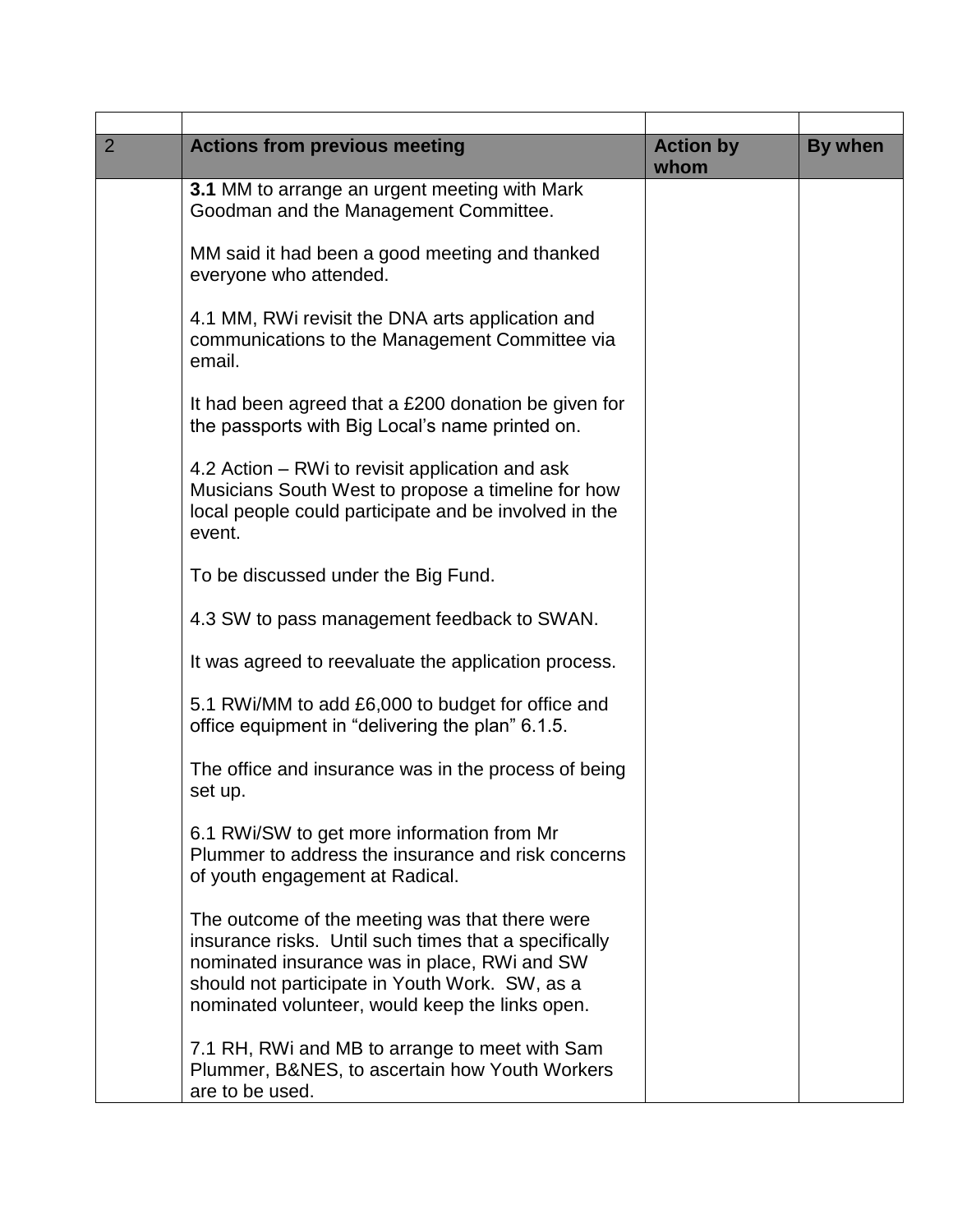|   | Ongoing<br>9.1 RWi to set up a meeting with members of the<br>local councils – MB and RH – and Sophie Kirk to<br>discuss B&NES Food Strategy.                                                                                                                                                                         |                          |         |
|---|-----------------------------------------------------------------------------------------------------------------------------------------------------------------------------------------------------------------------------------------------------------------------------------------------------------------------|--------------------------|---------|
|   | A meeting had taken place with Westfield Parish<br>Council and Sophie Kirk from B&NES regarding the<br>allotments. A response was waiting from Radstock<br>Town Council. It was agreed to join forces and to be<br>part of a consortium. Discussion took place as to the<br>cost and the administration of the event. |                          |         |
|   | 10.1 JM to circulate a copy of the contract/agreement<br>with Westfield Council to the Management<br>Committee.                                                                                                                                                                                                       |                          |         |
|   | The Management Committee had received copies of<br>the contract and agreement with Westfield council<br>from JM.                                                                                                                                                                                                      |                          |         |
|   | 10.2 MM to ask DC/SVFM to give a detailed proposal<br>of what they could offer within the year 2<br>communication budget.                                                                                                                                                                                             |                          |         |
|   | MM reiterated that SVFM were no longer our<br>communications LTO, and was very grateful to RH for<br>attending the meeting.                                                                                                                                                                                           |                          |         |
| 3 | <b>Big Fund</b>                                                                                                                                                                                                                                                                                                       | <b>Action by</b><br>whom | By when |
|   | Applications circulated with Agenda prior to the<br>meeting.                                                                                                                                                                                                                                                          |                          |         |
|   | <b>Musicians South West - Opera</b>                                                                                                                                                                                                                                                                                   |                          |         |
|   | Lengthy discussion took place as to how this event<br>would involve the local people. There was to be an<br>opera workshop scheduled before the performance;<br>however it was felt that opera singing was for a very<br>limited number of people.                                                                    |                          |         |
|   | CG understood that this application had been passed<br>in the previous meeting with two to one supporting the<br>event. MM agreed but this was subject to local<br>resident's involvement.                                                                                                                            |                          |         |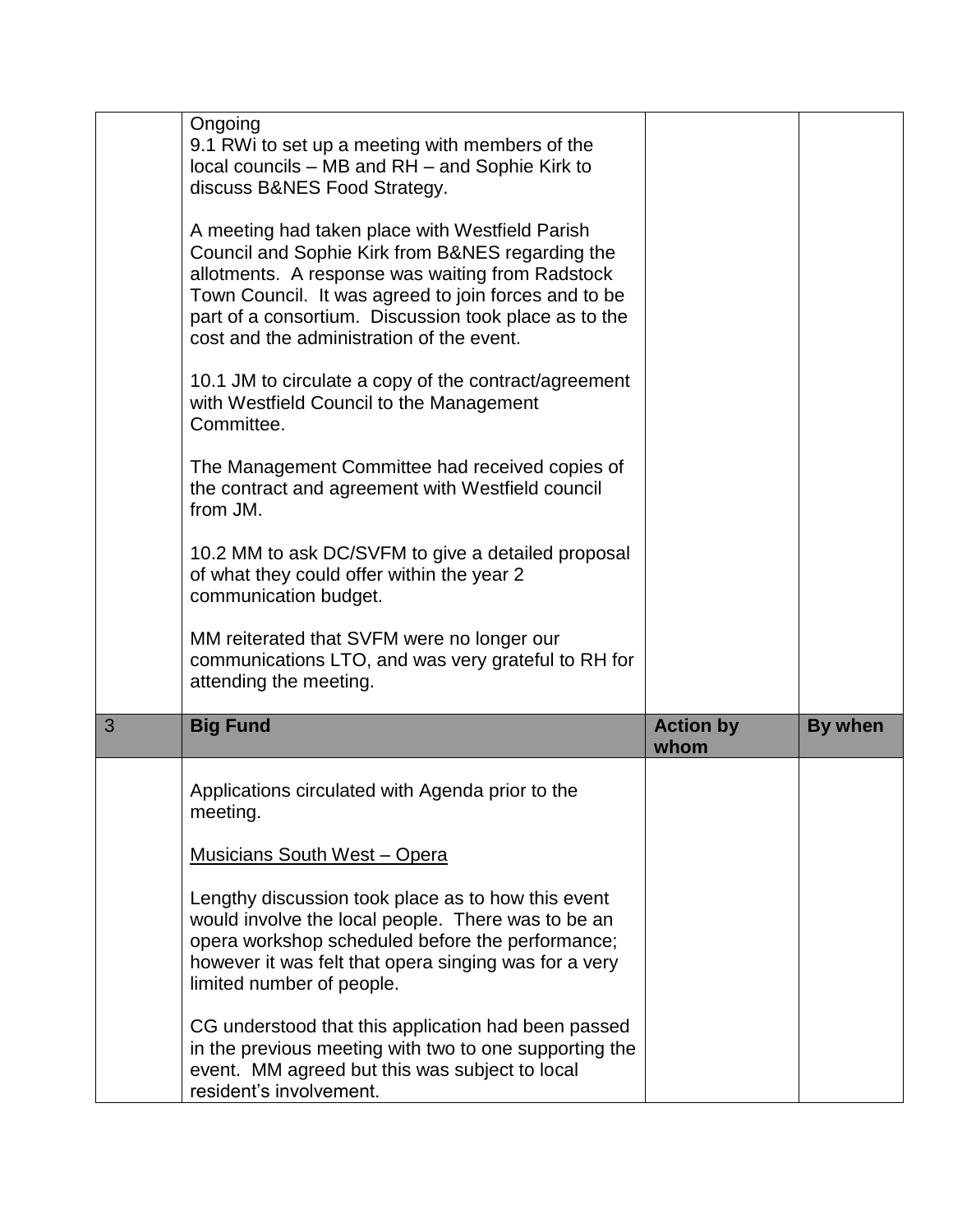| The application was for £500 which included £200 for                                                                                                                                                                                                                                                             |        |           |
|------------------------------------------------------------------------------------------------------------------------------------------------------------------------------------------------------------------------------------------------------------------------------------------------------------------|--------|-----------|
| the workshop, £100 for the programme, and £200<br>advertising costs.                                                                                                                                                                                                                                             |        |           |
| SW stated that she was struggling to see how it would<br>cost £200 for advertising when most could be done<br>via social media and the local Journal.                                                                                                                                                            |        |           |
| RM concluded that it was agreed that Big Local would<br>allocate up to £500. £300 up front for the workshop<br>and programme. Also up to £200 for advertising,<br>which would be paid once an invoice with receipts<br>were provided to Big Local. SW/RWi to confirm and<br>email the group with their findings. | SW/RWi | Immediate |
| Haydon Village Hall - Haydon Village Day                                                                                                                                                                                                                                                                         |        |           |
| The application for Haydon Village Day was<br>discussed. It was agreed that Big Local would<br>contribute £400 to the cost of hiring a climbing wall for<br>four hours which would be a learning experience and<br>challenging play for those who participated.                                                  |        |           |
| SW suggested that payment for this was paid directly<br>to company who was supplying the equipment,<br>however stated in the contract with Haydon Village<br>Day, the Big Local were not responsible for any<br>insurance liability.                                                                             | SW/RWi | Immediate |
| The Radstock Museum - Clock Tower                                                                                                                                                                                                                                                                                |        |           |
| The application was discussed and the amount<br>requested was £7150 less due to the exclusion of non<br>essential works.                                                                                                                                                                                         |        |           |
| RH agreed that it would be favourable to restore the<br>pride in Radstock.                                                                                                                                                                                                                                       |        |           |
| RM stated that he was reluctant to fund the project<br>due to the fact that there were other areas where<br>funding could be sought such as the heritage grants.<br>He suggested that they employ a fundraiser to work<br>on this project who would work for a percentage of<br>grants obtained.                 |        |           |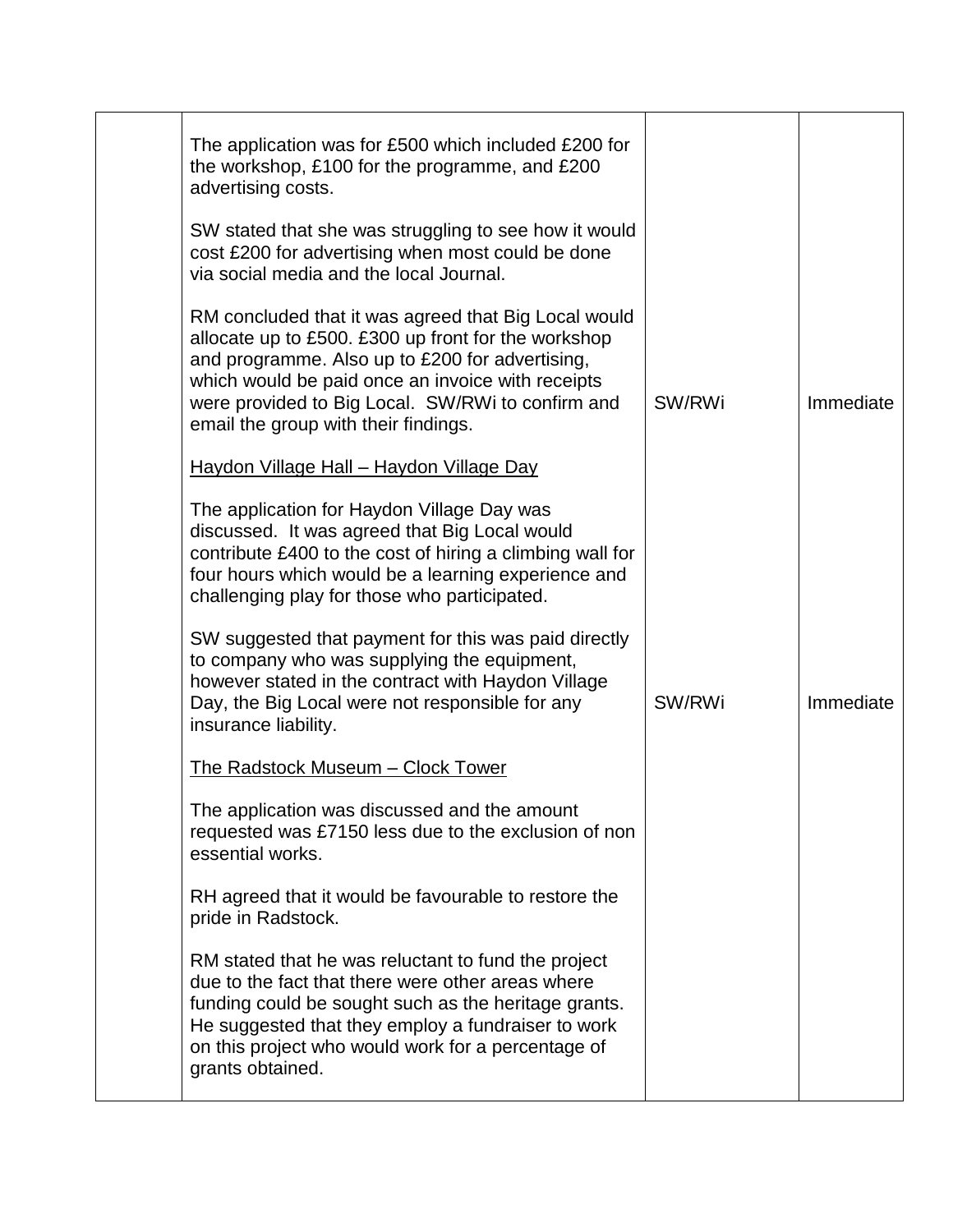|                         | CG agreed that other funds were available and to<br>consider crowd funded fundraising locally.                                                                                                                                                                                                                                                                                                                                                                                                                                                                                                                                                                                           |                          |                |
|-------------------------|------------------------------------------------------------------------------------------------------------------------------------------------------------------------------------------------------------------------------------------------------------------------------------------------------------------------------------------------------------------------------------------------------------------------------------------------------------------------------------------------------------------------------------------------------------------------------------------------------------------------------------------------------------------------------------------|--------------------------|----------------|
|                         |                                                                                                                                                                                                                                                                                                                                                                                                                                                                                                                                                                                                                                                                                          |                          |                |
|                         | MM concluded that more detailed costs and<br>quotations be sought, employing a professional<br>fundraiser to look at other avenues of obtaining the<br>grants and invite Radstock Museum to meet with the<br>Management Committee to discuss the outcome.                                                                                                                                                                                                                                                                                                                                                                                                                                | SW/RWi                   | 17/05/16       |
| $\overline{\mathbf{4}}$ | <b>Communications</b>                                                                                                                                                                                                                                                                                                                                                                                                                                                                                                                                                                                                                                                                    | <b>Action by</b><br>whom | <b>By when</b> |
|                         | Following discussion at the ODD meeting, it had been<br>agreed that SW/RWi be responsible for maintaining<br>the social media website and newsletters. RWi will<br>liaise and work with website contractors Zonkey when<br>support is needed. The contract set up by SVFM with<br>Zonkey runs until September 2016.<br>RH stated that the Somerset Guardian would be<br>willing to work with us promoting the Big Local and<br>would be happy to assist.<br>It was also felt that on occasions radio advertising<br>would be beneficial.<br>RM concluded that to coincide with the CIC<br>application and data protection inspectorate that<br>emails be sent out with this information. |                          |                |
| 5                       | <b>Spring Event</b>                                                                                                                                                                                                                                                                                                                                                                                                                                                                                                                                                                                                                                                                      | <b>Action by</b><br>whom | <b>By when</b> |
|                         | The Local Trust Spring Event is on 10 <sup>th</sup> May 2016.<br>The Big Local had been invited to give a presentation<br>on its journey and application to become a CIC, this<br>was agreed and for RM to present.                                                                                                                                                                                                                                                                                                                                                                                                                                                                      |                          |                |
|                         | CG queried how far the CIC application had gone.<br>MM to contact Mark Goodman for an update on the<br>application.                                                                                                                                                                                                                                                                                                                                                                                                                                                                                                                                                                      | MM                       | Immediate      |
| 6                       | <b>Any Other Business</b>                                                                                                                                                                                                                                                                                                                                                                                                                                                                                                                                                                                                                                                                | <b>Action by</b><br>whom | <b>By when</b> |
|                         | MM voiced concerns about the application process                                                                                                                                                                                                                                                                                                                                                                                                                                                                                                                                                                                                                                         |                          |                |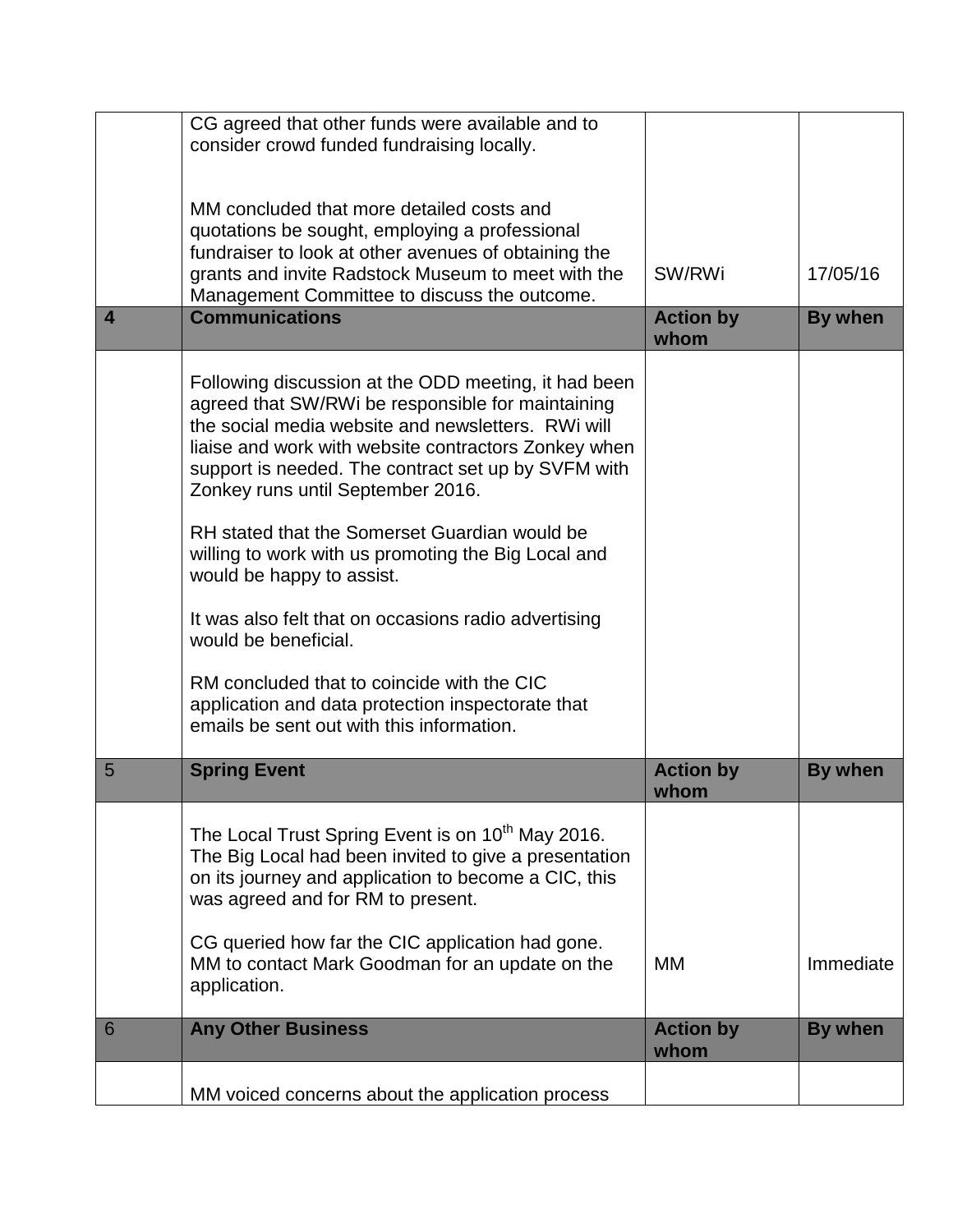| and whether we went ahead spending small amounts<br>or look at larger funding. She proposed that a<br>separate meeting be held to look at this strategy, the<br>application for CIC and to discuss what was expected<br>of RWi and SW. This was agreed and an "doodle"<br>poll" be sent to members asking for their attendance.<br>This was also a good opportunity to contact the<br>residents to ascertain their thoughts. It was agreed<br>that a facilitator was not required for this meeting.                                                                                    | MM/RWi/SW | Immediate |
|----------------------------------------------------------------------------------------------------------------------------------------------------------------------------------------------------------------------------------------------------------------------------------------------------------------------------------------------------------------------------------------------------------------------------------------------------------------------------------------------------------------------------------------------------------------------------------------|-----------|-----------|
| Hope House are considering submitting an<br>application to provide community kitchen facilities in<br>their new building. The meeting queried that the<br>business was privately owned, this was discussed<br>and confirmed that the GP surgery was a separate<br>element and the community aspect wouldn't be profit<br>making for them. The application was in its early<br>stages and it was not clear to date what they<br>required. Further discussion with funders and users<br>was agreed with a need to join up the thinking of the<br>organisation and gain a bigger picture. |           |           |
| CG stated that the Big Local must not lose sight of the<br>empty houses email, which outlines opportunities for<br>taking on and doing up run down houses using local<br>apprentices.                                                                                                                                                                                                                                                                                                                                                                                                  |           |           |
| RM agreed that it would be worth having a<br>conversation with Bath College and possibly using<br>apprentices to facilitate the maintenance of the<br>properties.                                                                                                                                                                                                                                                                                                                                                                                                                      |           |           |
| CG stated that a plaque was to be placed in the<br>Victoria Hall stating who had donated the Bleacher<br>seating. Lengthy discussion took place as to the<br>ownership of the seating and it was concluded that<br>the seating belonged to the Big Local as stated in the<br>terms and conditions of the application.                                                                                                                                                                                                                                                                  |           |           |
| It was agreed that the plaque should read:                                                                                                                                                                                                                                                                                                                                                                                                                                                                                                                                             |           |           |
| " Provided for the local community by Radstock &<br>Westfield Big Local and Sue Hill Dance Ltd".                                                                                                                                                                                                                                                                                                                                                                                                                                                                                       |           |           |
| Dragons' Den 2                                                                                                                                                                                                                                                                                                                                                                                                                                                                                                                                                                         |           |           |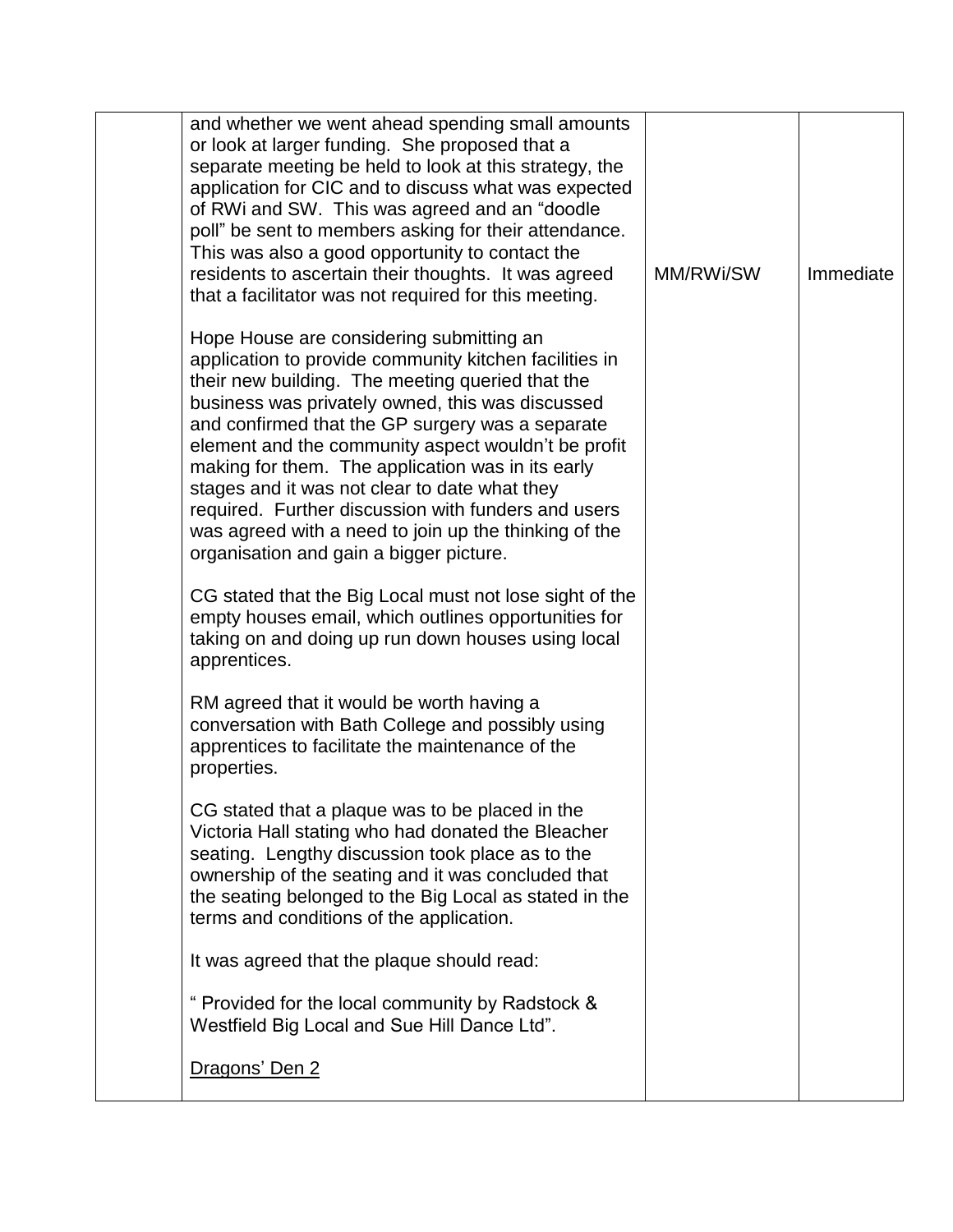| CG had noted that several groups had not used their<br>money and queried if the Big Local needed to contact<br>them?<br>MB stated that if the money had not been spent in<br>nine months, then perhaps it should be returned and<br>they could reapply.<br>SW to revisit the applications granted and report back<br>at the next meeting.<br>It was agreed that at the next Dragons' Den the<br>written conditions be more specific and improved. | <b>SW</b> | 17/05/16  |
|---------------------------------------------------------------------------------------------------------------------------------------------------------------------------------------------------------------------------------------------------------------------------------------------------------------------------------------------------------------------------------------------------------------------------------------------------|-----------|-----------|
| <b>Food Fortnight</b><br>The food strategy B&NES/UK initiative scheduled for<br>September was discussed. B&NES were not able to<br>fund the event but would provide support links,<br>guidance and marketing support to promote the<br>event. Several events were already being scheduled<br>locally for this where local producers from around the<br>area could sell their produce and promote<br>businesses.                                   |           |           |
| RM informed the meeting that it was national<br>vegetable week on 16 <sup>th</sup> May and grants of up to £200<br>were available to provide vegetarian food during that<br>week. RM to circulate details.<br>Radco – Julie Poll had met with Radco to discuss<br>surplus food wastage and using it in the local<br>community.<br>Radstock Town Council were planning a fun day on                                                                | <b>RM</b> | Immediate |
| August Bank Holiday where food would be the large<br>element.<br><b>Victoria Hall</b><br>CG stated that Sue Hill would like to invite the Big<br>Local Management Committee to an event to thank<br>them for the Bleacher seating. It was agreed that the<br>date be Sunday 15 <sup>th</sup> , Dad's Army at 4 pm. CG to<br>send out an official email/invitation.                                                                                |           |           |